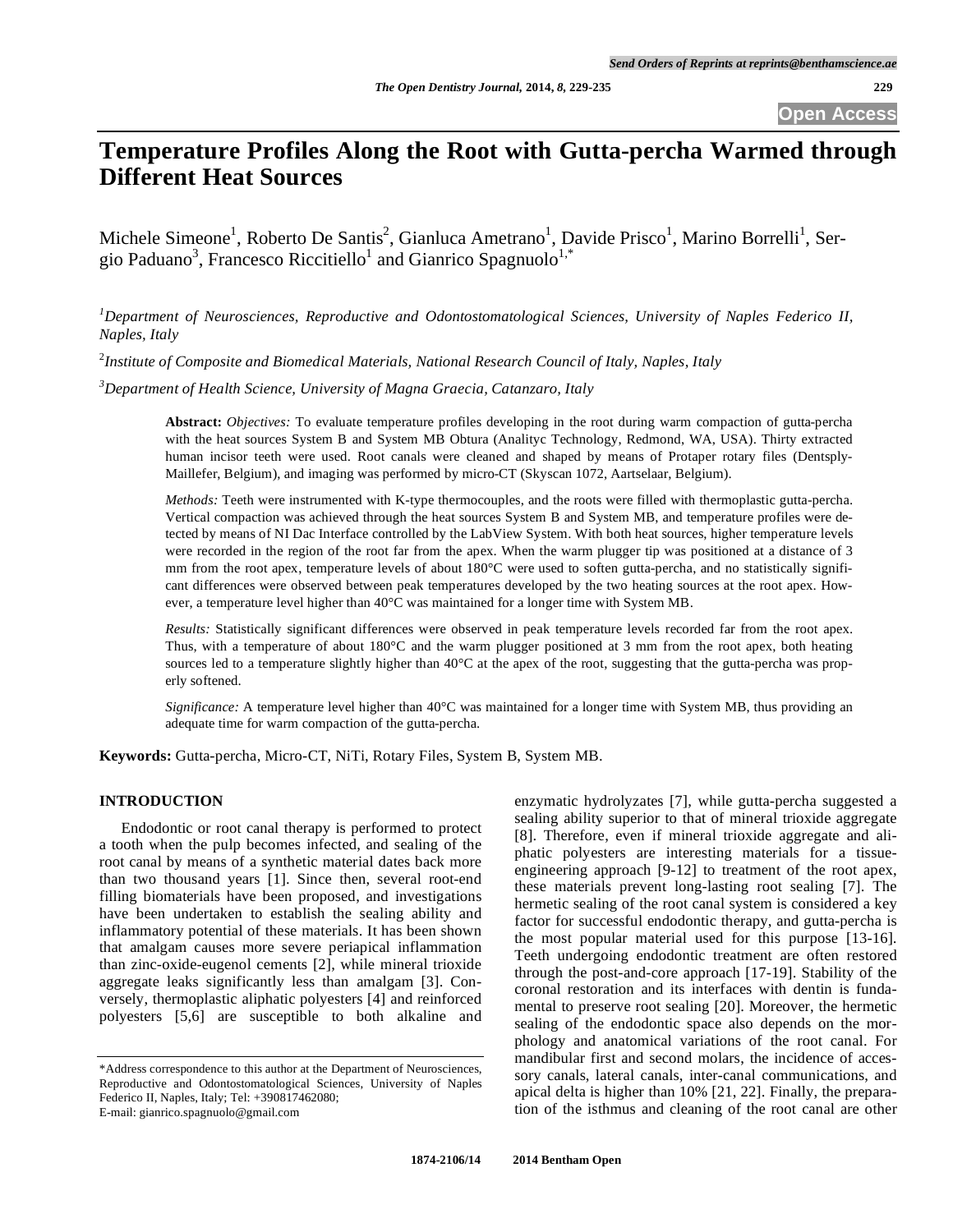

**Fig. (1)**. 3D reconstructions of selected teeth. Typical roots with an almost straight (A) or more complex (B) geometry of the root canal.

important aspects to be considered to avoid the failure of endodontic treatment [23, 24]. Although cold condensation is a common technique to fill the root canal with guttapercha [25], this method prevents hermetic sealing of the root [26], and the higher levels of force used to compact gutta-percha may result in root fracture [27]. To overcome this issue, thermoplasticized gutta-percha applied through a variety of warming methods has been introduced [16, 28]. Gutta-percha is a trans-1,4-polyisoprene-based thermoplastic resin [29], and it must be heated at about 40°C to soften the material and to allow for proper condensation and adaptation to the root walls [16]. The melting point of gutta-percha is about 60°C [30]. Similarly to aliphatic polyesters such as poly(caprolactone), characterized by the same melting temperature, gutta-percha can be considered a thermal energy storage system [31]. Several heating devices have been developed to warm gutta-percha for clinical procedures. These systems basically consist of a temperature-controlled electric heater that warms a metallic plugger [32]. Different constraints of this technique have been well-documented [32, 33]. The complexity of the three-dimensional architecture of the root canal [34] in some cases prevents positioning of the heated plugger close to the root apex; thus, the temperature may be insufficient to heat gutta-percha properly in the apical region. Conversely, higher temperature levels of the plugger can be harmful for the tissues involved in the tooth joint (*i.e.,* the periodontal ligament) [36]. In a previous investigation, it was shown that by positioning the heat plugger at a distance of 5 mm from the root apex, peak temperature levels lower than 40°C were recorded in gutta-percha positioned in the root apex [32-38]. In the present *in vitro* investigation, the effects on temperature profiles developing along root canals endodontically treated by two heating sources, differing in the modality by which the heating power develops, were evaluated.

## **MATERIALS AND METHODS**

Twenty human central maxillary incisors were selected. The root portion of each tooth was scanned by a fan-beam xray with  $\mu$ CT SkyScan 1072 (Aartselaar, Belgium) at the following settings:  $10 \text{ W}$ ,  $100 \text{ kV}$ ,  $98 \mu$ A, and 1 mm thick. 2D lateral images of the specimens were obtained through a 180° rotation around the vertical axis at a pitch rotation step of 0.90°, and the x-ray exposure time was 5.9 seconds. The set of images was then processed through a modified Feldkamp cone-beam reconstruction algorithm, and digital data were processed with reconstruction software (NRecon V1.4.0; SkyScan). Figs. (**1A**) and (**1B**) show the 3D imaging of typical roots.

A water-cooled rotating diamond ball bur (diameter, 2 mm) and a Batt bur were used to gain access to the pulp chamber and the root canal. Hence, each root canal underwent a manual sequence of K files 0.8, 0.10, 0.15, and 0.20 (Dentsply-Maillefer, Belgium). The working length was then optically measured by means of an operatory microscope [24]. Mechanical treatment through the sequence of Sx, S1, S2, F1, F2 Ni-Ti Protaper instruments (Dentsply-Maillefer) was performed following the manufacturer's instructions. Instrumentation was performed in conjunction with irrigation by a sodium hypochlorite and ethylenediaminetetraacetic (EDTA) water solution [36]. Two holes with a diameter of about 0.6 mm were drilled along the root of each tooth. These holes were positioned at 5 mm and 10 mm from the root apex. Type-K thermocouples (RS Components, Corby, UK), namely, T1 and T2, positioned at 5 mm and 10 mm from the root apex, respectively, were inserted into these holes and cemented with Duralay resin. A third thermocouple, TA, was inserted and cemented in the root apex. X-ray radiographs were performed to verify the correct positioning of the thermocouples (Fig. **2**).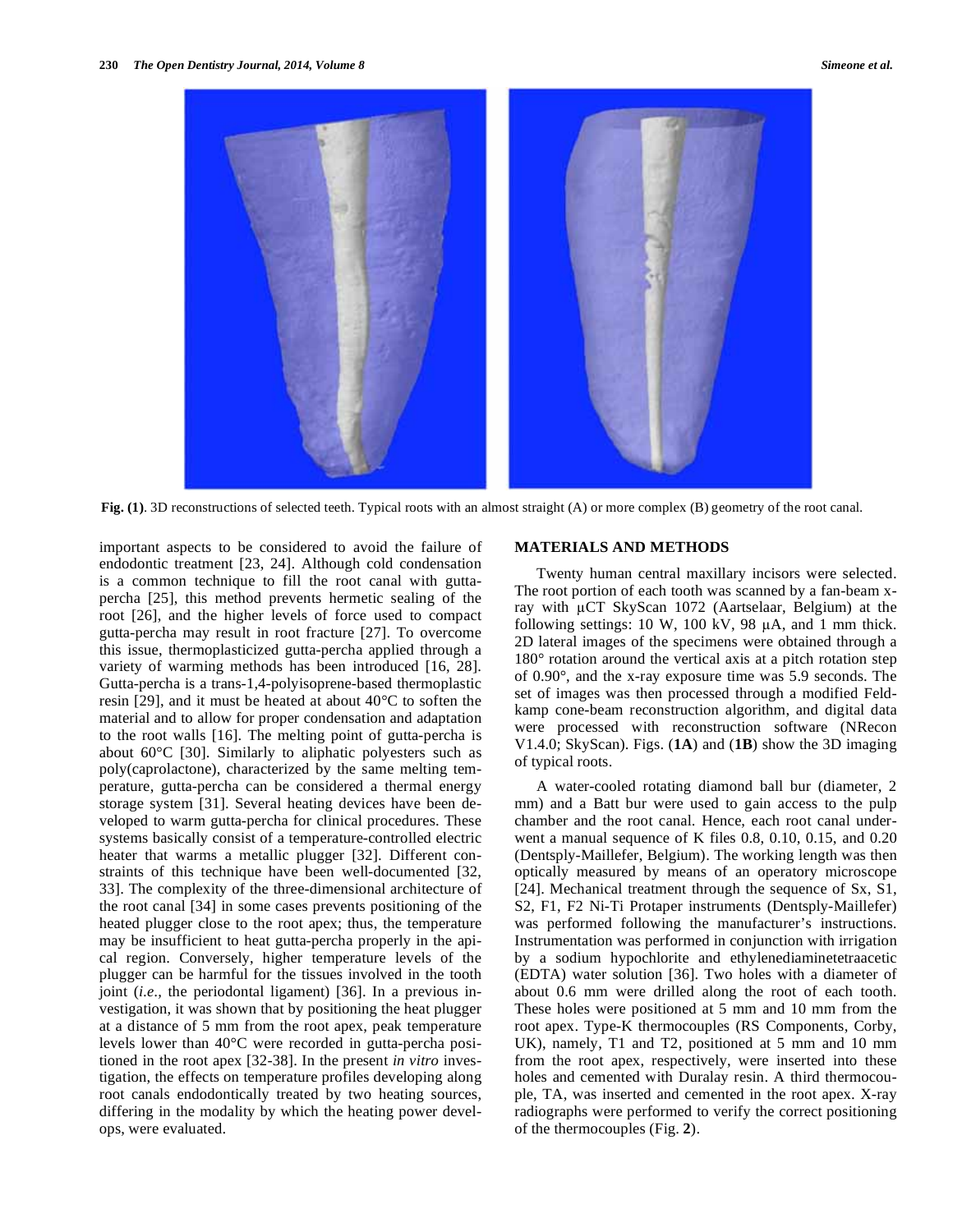

**Fig. (2).** Teeth instrumented with type-K thermocouples. TA is the thermocouple positioned in the apex, while T1 and T2 are the thermocouples positioned at 5 mm and 10 mm from the apex, respectively.

Each instrumented tooth was cemented with Duralay resin in a stainless steel tube, and a fourth thermocouple was used to monitor room temperature. A dedicated device consisting of a thermo-controlled heater and an aluminum block was used to control the temperature of the external environment of the tooth at 37°C. Thermocouples were connected to the NI DAC interface (National Instruments Corporation, Austin, TX, USA), and signals were recorded through the LabView system (National Instruments Corporation) at a rate of 10 points per second.

Gutta-percha cones (Dentsply-Maillefer) were adapted to seal each root canal. Teeth were randomly divided into two groups, each composed of 10 specimens, and the heat sources System B Obtura (Analytic Technology, Redmond, WA, USA) and System MB (Shibrun Medical s.r.l, FE, Coronella, Italy), equipped with a 30-04 heat plugger, were used to warm and compact gutta-percha according to the continuous wave technique [37]. System B was set immediately at a temperature of 180°C, while System MB was set at a temperature of 180°C, reached after 7 seconds. A sample consisting of 5 specimens of gutta-percha was analyzed through differential scanning calorimetry (DSC) with the DSC Mettler 25 apparatus. Temperature was increased at a rate of 10°C/min from room temperature to 70°C. A thermal imaging camera, Fluke Ti10 (Fluke Corporation, Everett, WA, USA), was used to detect temperature profiles along

the heat pluggers. One-way analysis of variance with the OriginLab Pro7 software (Northampton, MA, USA) at a significance level of 0.05 using the Bonferroni method was performed to compare temperature data.

## **RESULTS**

Temperature profiles along the heat pluggers detected from the thermal imaging camera are shown in Fig. (**3**). It is interesting to note that they are not uniform (Figs. **3B** and **3C**), and peak temperatures of 234°C and 177°C were detected for System B and System MB, respectively. Fig. (**4**) shows the calorimetric behavior of gutta-percha heated at a rate of 10°C/min. DSC thermograms showed a melting point for gutta-percha of about 56°C. The beta to alpha transition that occurred in the crystalline structure of gutta-percha was also observed, and the onset temperature was 40.6°C, while the end temperature was 42.7°C. These values are consistent with the findings of Song *et al*. [31]. Temperature profiles recorded from the thermocouples with the plugger positioned at 3 mm from the root apex are shown in Fig. (**5**). Lower peak temperatures were recorded from the thermocouple T1 of both systems (Fig. **5**). These temperature levels may be sufficiently high to melt gutta-percha. Moreover, a temperature increase of about 5°C was measured at the apex of the root for both heating systems (Figs. **6A** and **6B**), thus suggesting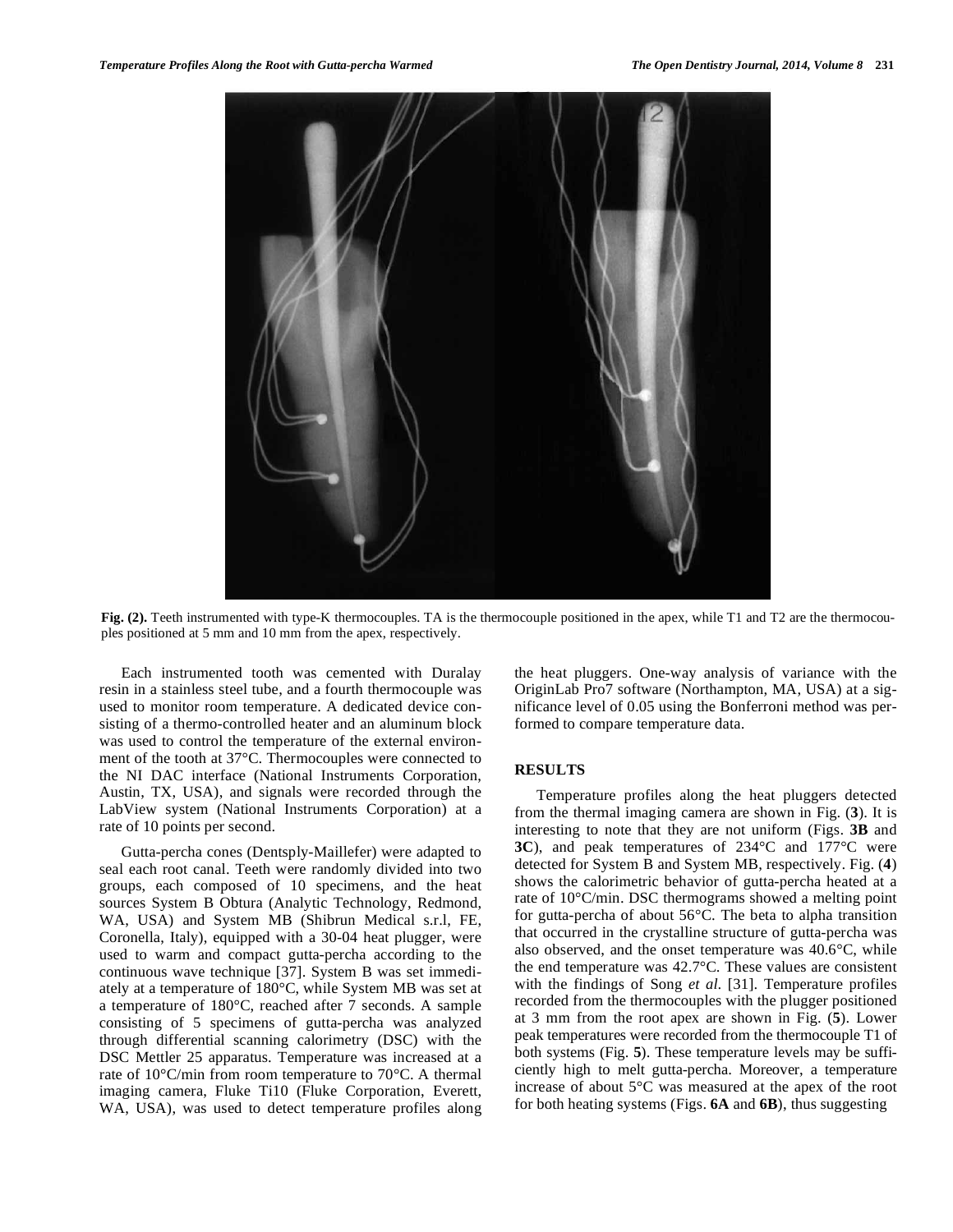

**Fig. (3).** Temperature profiles along the heat pluggers detected from the thermal imaging camera. (**A**) Profile of the heat plugger before heating; (**B**) profile of the heat plugger after heating with System B; and (**C**) profile of the heat plugger after heating with System MB.



**Fig. (4).** Typical DSC thermogram obtained for gutta-percha heated at a rate of 10°C/minute.



**Fig. (5)** Temperature profiles recorded from the thermocouples with the plugger positioned at 3 mm. (**A**) Temperature recorded with System B. (**B**) Temperature recorded with System MB. TR is the room temperature.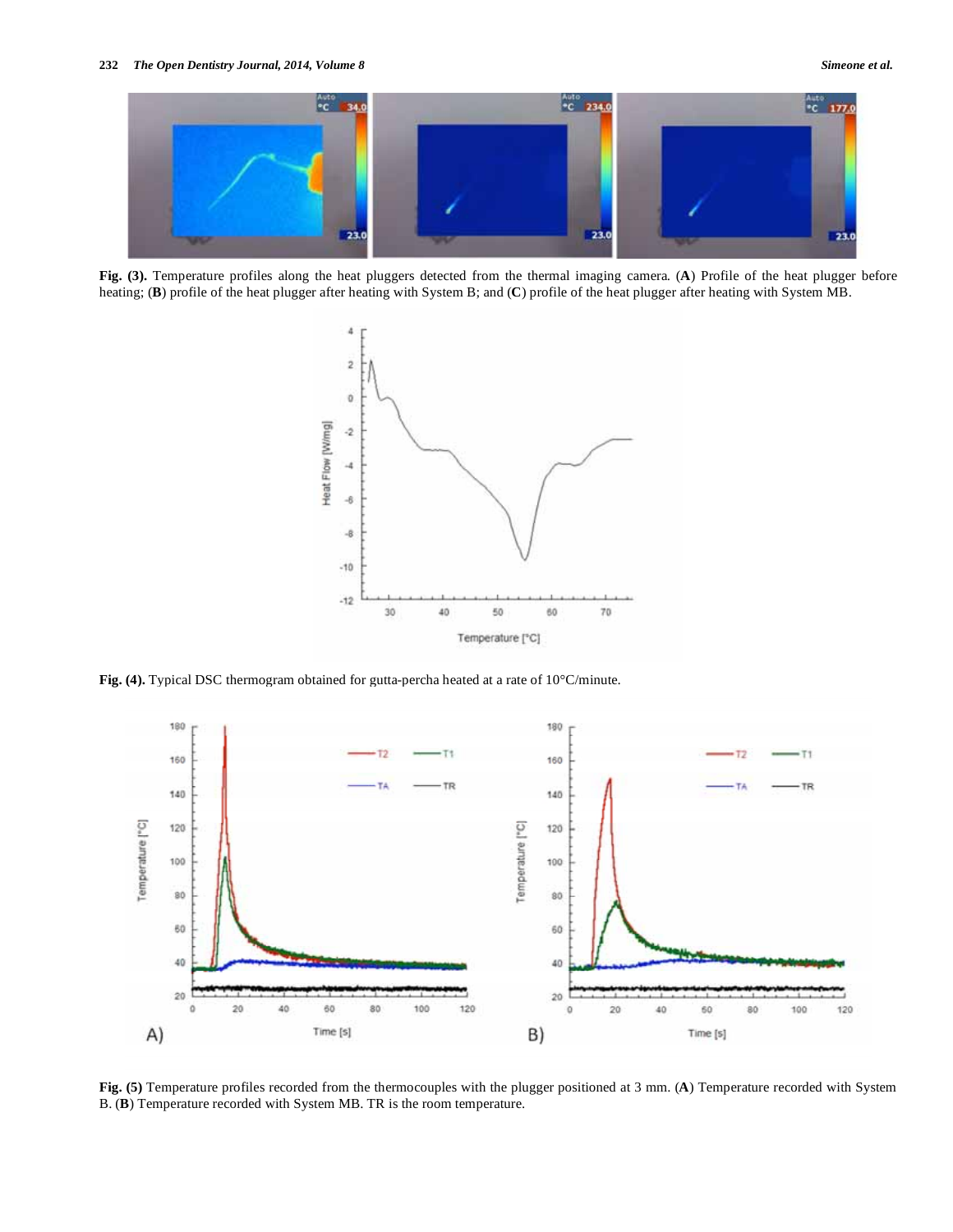

**Fig. (6)** Temperature profiles at the root apex recorded with (**A**) System B and (**B**) System MB.

**Table 1. Peak temperature levels and the rate of temperature increase recorded by the thermocouples TA, T1, and T2 for System B and System MB.** 

| <b>Heating</b><br>Source | Peak temperature $[C^{\circ}]$ |         |                | Rate of temperature increase [°C/seconds] |           |                |
|--------------------------|--------------------------------|---------|----------------|-------------------------------------------|-----------|----------------|
|                          | TА                             | T1      | T <sub>2</sub> | TA                                        | T1        | T <sub>2</sub> |
| System B                 | 41.6(0.6)                      | 101(5)  | 177(8)         | 0.39(0.09)                                | 17.8(0.9) | 33.1(9.5)      |
| System MB                | 42.1(0.7)                      | 73.3(8) | 149(9)         | 0.17(0.06)                                | 8.4(0.7)  | 17.4(8.4)      |

Numbers in parentheses represent standard deviations.

that the gutta-percha was sufficiently softened. It is worth noting that temperature profiles at the root apex strongly depended on the way the heat was transferred to the guttapercha. However, no statistically significant difference was observed between the peak temperatures measured at the root apex with the two heating sources. In particular, peak temperatures at the apex of 41.6°C and 42.1°C were obtained with System B and System MB, respectively.

Table **1** reports the peak temperature levels and the rates of temperature increase recorded by the thermocouples TA, T1, and T2 for both systems. It is interesting to note that, for both heating systems, the rate of temperature increase depended on the position of the thermocouple, and higher rates were recorded for T2. For each thermocouple, the difference between the mean values of the rate of temperature increase with System B or System MB was statistically significant (P  $< 0.05$ ). It is worth noticing that when the heat plugger was positioned at a distance of 3 mm, the gutta-percha was heated to a temperature of about 42°C with both heating systems (Table **1** and Fig. **6**). The difference between the peak temperature levels when System B or System MB was used was not significant. However, a temperature level higher than 40°C was maintained for a longer time when System MB was used. Similarly to other polymeric materials, this effect is ascribed to the thermal energy storage capability of gutta-percha, that is, the capability of the material to absorb thermal energy and slowly release this energy during cooling [32]. Peak temperature values recorded by the thermocouples T1 and T2 with System B were statistically significantly different from those recorded with System MB ( $P < 0.05$ ). However, the difference between the peak temperature levels recorded by the thermocouple TA was not significant. The time available to compact gutta-percha at a temperature higher than 40°C was about 20 seconds for System B (Fig. **6A**), but higher than 60 seconds with System MB (Fig. **6B**).

#### **DISCUSSION**

Heating devices [34] have been developed to warm guttapercha, and gutta-percha softening is an important factor for guaranteeing the hermetic sealing of the root canal according to the continuous wave technique [13, 15, 16, 37, 38]. The two heating sources implemented in our experiments differ in the modality by which the power is supplied to the root canal. Similar to the modulation of the curve power of lightcuring devices [38], a soft start is implemented in System MB equipment. While System B provides almost constant heat power to the root canal for about 3 seconds, System MB develops a ramp power over 7 seconds. For both systems, temperature profiles developing along the heat plugger were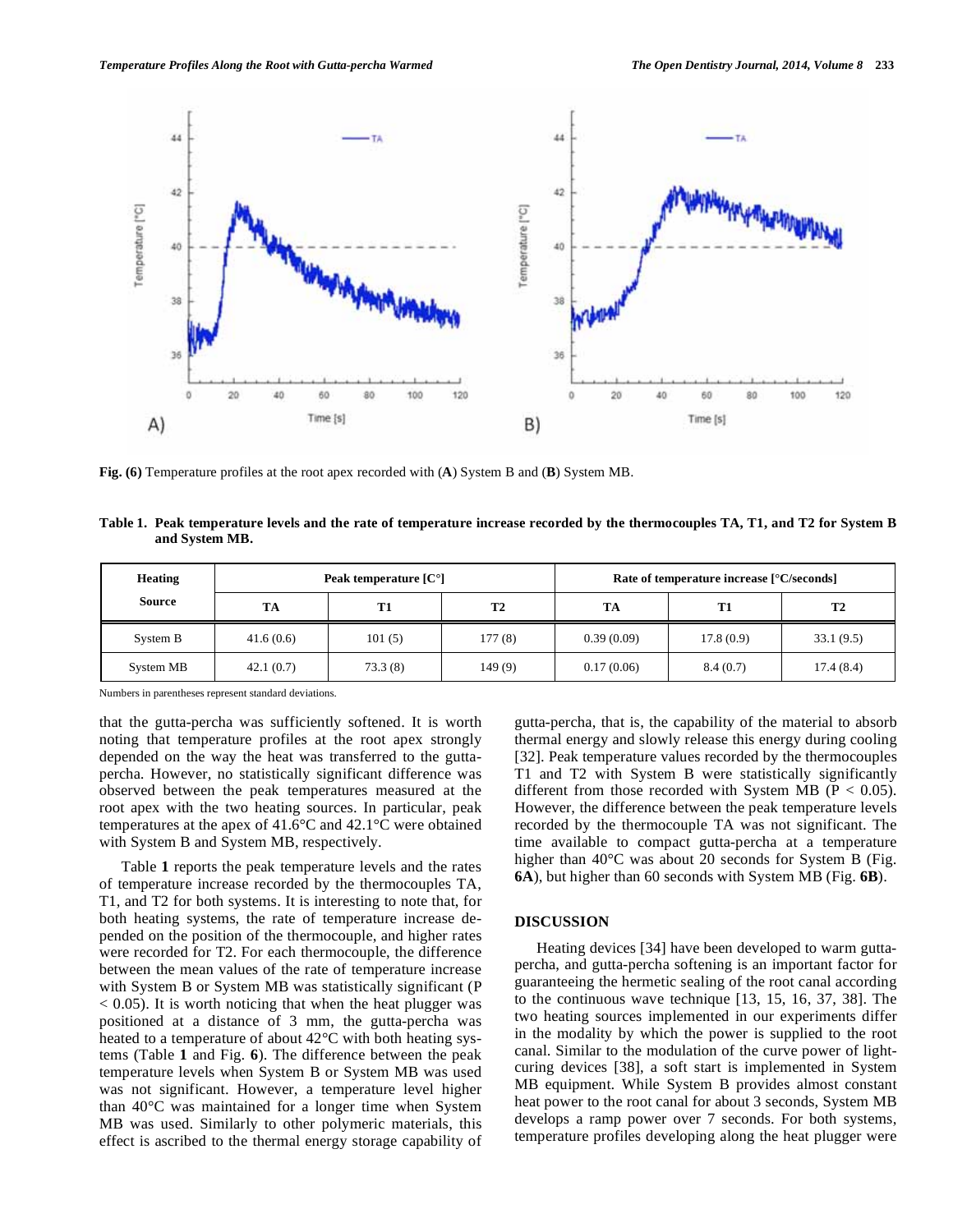not uniform (Figs. **3B** and **3C**), and peak temperatures of 234°C and 177°C are suggested for System B and System MB, respectively.

The effect of the modality by which the heat power is developed on the temperature profile recorded by the thermocouples is clearly evident in Fig. (**5**). In fact, steeper temperature increases can be detected for System B.The rate of temperature increase (Table **1**) obtained by the use of System B was almost double than that achieved with System MB. For each thermocouple (Table **1**), the difference between the mean levels of temperature increase for Systems B and MB was statistically significant ( $P < 0.05$ ). Of course, this effect is also consistent with the higher temperature levels measured on the heat plugger of System B (Fig. **3**), which allows for faster heat transfer to dental tissues and gutta-percha.

Also, peak temperatures strongly depend on the modality by which the heat power develops in the root canal. However, higher peak levels were detected far from the root apex (*i.e.,* thermocouples T1 and T2). For both systems, higher peak temperatures were recorded from thermocouple T2. This temperature increase (higher than 100°C) may be ascribed to at least two reasons: The pluggers of both heating systems were not homogeneously warmed, and a lower temperature level can be recorded in the region of the tip. Moreover, the higher diameter of the plugger in the region close to the thermocouple T2 allows higher heat to be transferred to the surrounding environment. Peak temperature levels recorded by thermocouples T1 and T2 with System B were almost double than those obtained through System MB (Fig. **3** and Table **1**). For each of these thermocouples, the difference between the mean levels of peak temperature achieved through System B and System MB were statistically significant ( $P < 0.05$ ).

Surprisingly, differences between peak temperature levels in the root apex (*i.e*., thermocouple TA) with either System B or System MB were not significant. However, the temperature increase of about 5°C (Table **1** and Fig. **6**) measured at the apex of the root for both heating systems suggests that the gutta-percha was sufficiently softened. In fact, temperature levels to be reached by gutta-percha to provide a proper condensation according to the continuous wave technique [36] depend on the calorimetric properties of gutta-percha (Fig. **4**). It is important to provide a temperature increment of at least 5°C to soften gutta-percha and to benefit from the warm compaction. The distance of the heat plugger from the root apex is probably the most important factor affecting peak temperature levels in the root apex. By positioning the heat plugger at a distance of 5 mm from the root apex, we showed that peak temperature levels were lower than 40°C [38] and thus were not sufficient to soften gutta-percha [16]. Therefore, the shape of the heat plugger is also important to overcome the geometric constraints related to the complexity of the three-dimensional architecture of the root canal, which prevents deep insertion of the heat plugger into the root canal [20, 35].

Interestingly, the modality by which the heat power is supplied to the root canal affects the release of heat by the gutta-percha. From this point of view, gutta-percha behaves similarly to phase change materials, such as paraffins and aliphatic polyesters [5]. Also, melting points of gutta-percha (Fig. **4**) and aliphatic polyesters [5, 31] such as poly (caprolactone) are very similar. When heated from body temperature, these materials are capable of absorbing thermal energy and slowly releasing this energy during cooling [32]. Fig. (**6**) clearly shows how the stored thermal energy is released by gutta-percha. The final portion of the temperature profile recorded by the thermocouple TA (Fig. **6**) clearly shows the effects of the two heating systems on the steepness of the cooling cycle of gutta-percha. From a clinical point of view, this cooling steepness determines the time available to the clinician to perform the condensation of gutta-percha.

#### **CONCLUSION**

In conclusion, our results suggest that, during clinical procedures, if a heated plugger is positioned at a distance of 3 mm from the root apex, both the heating sources tested in this *in vitro* study might allow for a temperature sufficiently high to soften gutta-percha. However, compared with System B equipment, a temperature level higher than 40°C is maintained for a longer time when System MB is used, thus providing an adequate time for the clinician to perform the warm compaction of apical gutta-percha.

#### **CONFLICT OF INTEREST**

The authors confirm that this article content has no conflict of interest.

#### **ACKNOWLEDGEMENTS**

The authors are grateful to Prof. Sandro Rengo of the University of Naples "Federico II" for useful discussions.

### **REFERENCES**

- [1] Zias J, Numeroff K. Operative dentistry in the second century BCE. J Am Dent Assoc 1987; 114(5): 665-6.
- [2] Torabinejad M, Watson TF, Pitt Ford TR. Sealing ability of a mineral trioxide aggregate when used as a root end filling material. J Endod 1993; 19(12): 591-5.
- [3] Aqrabawi J. Sealing ability of amalgam, super EBA cement, and MTA when used as retrograde filling materials. Br Dent J 2000; 188(5): 266-8.
- [4] Gloria A, Causa F, Russo T, et al. Three-dimensional poly ( $\varepsilon$ caprolactone) bioactive scaffolds with controlled structural and surface properties. Biomacromolecules 2012; 13(11): 3510-21.
- [5] De Santis R, Catauro M, Di Silvio L, *et al.* Effects of polymer amount and processing conditions on the *in vitro* behaviour of hybrid titanium dioxide/polycaprolactone composites. Biomaterials 2007; 28(18): 2801-9.
- [6] Russo T, Gloria A, D'Antò V, et al. Poly ( $\varepsilon$ -caprolactone) reinforced with sol-gel synthesized organic-inorganic hybrid fillers as composite substrates for tissue engineering. J Appl Biomater Biomech 2010; 8(3): 146-52.
- [7] Franklin RT, Pashley DH, Williams MC, *et al.* Susceptibility of a polycaprolactone-based root canal filling material to degradation. I. Alkaline hydrolysis. J Endod 2005; 31: 593-8.
- [8] Vizgirda PJ, Liewehr FR, Patton WR, McPherson JC, Buxton TB. A comparison of laterally condensed gutta-percha, thermoplasticized gutta-percha, and mineral trioxide aggregate as root canal filling materials. J Endod 2004; 30(2): 103-6.
- [9] Nakashima M, Akamine A. The application of tissue engineering to regeneration of pulp and dentin in endodontics. J Endod 2005; 31(10): 711-8.